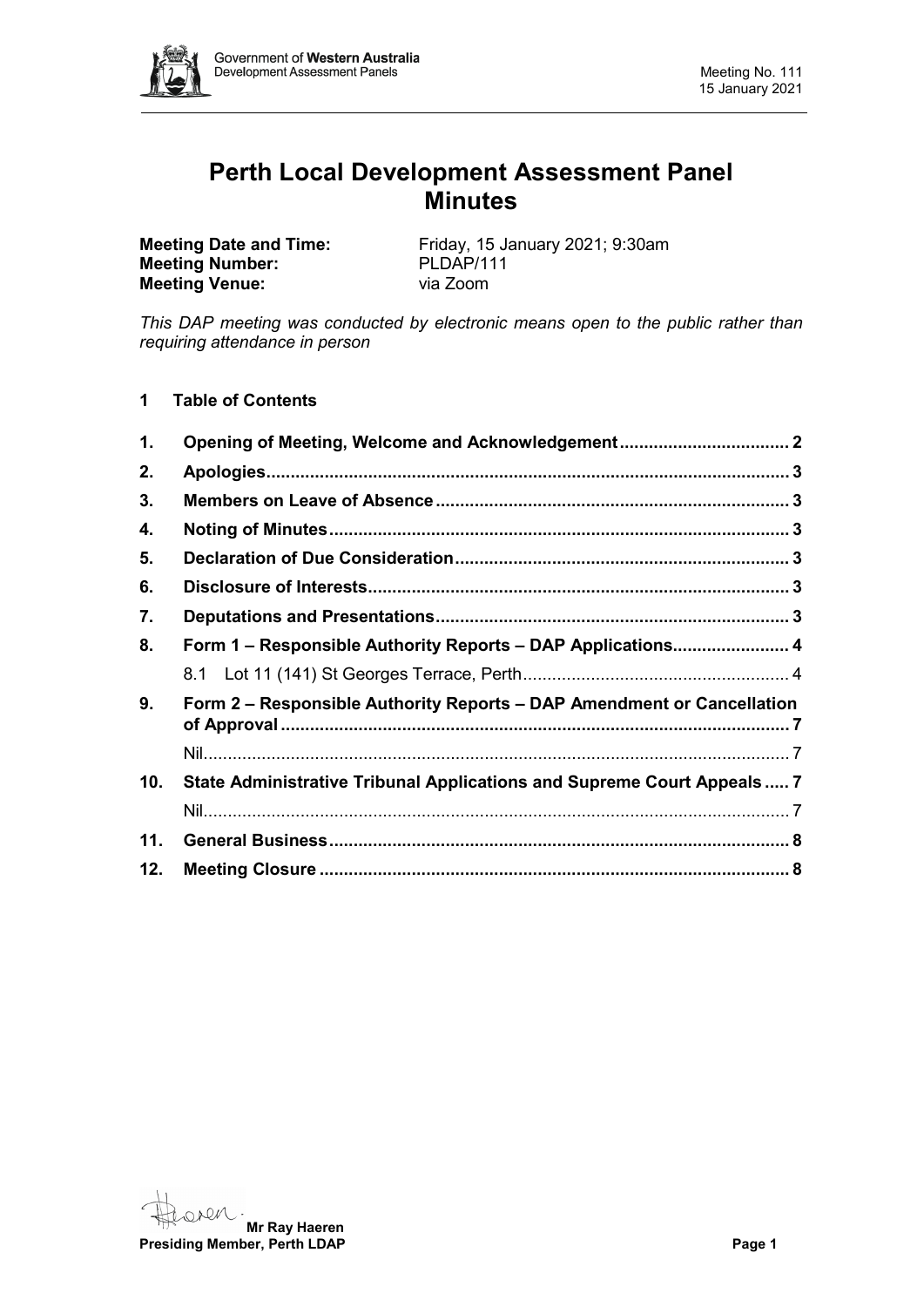

# **Attendance**

# **DAP Members**

Mr Ray Haeren (Presiding Member) Mr Tony Arias (A/Deputy Presiding Member) Ms Diana Goldswain (Third Specialist Member)

# **Officers in attendance**

Ms Jasmine Hancock (City of Perth) Mr Dewald Gericke (City of Perth) Mr Dimitri Fotev (City of Perth) Mr Craig Smith (City of Perth)

# **Minute Secretary**

Ms Adele McMahon (DAP Secretariat) Ms Ashlee Kelly (DAP Secretariat)

# **Applicants and Submitters**

Mr Daniel Lees (Element) Mr Greg Salter (Paterson Architects) Mr Mitch Artus (HWL Ebsworth) Ms Lucy Shea (HWL Ebsworth) Mr David Ockenden (GDI Property Group) Ms Nada Raphael (MinterEllison) Mr Peter Simpson (PTS Town Planning)

# **Members of the Public / Media**

There were 3 members of the public in attendance.

# <span id="page-1-0"></span>**1. Opening of Meeting, Welcome and Acknowledgement**

The Presiding Member declared the meeting open at 9:30am on 15 January 2021 and acknowledged the traditional owners and paid respect to Elders past and present of the land on which the meeting was being held.

The Presiding Member announced the meeting would be run in accordance with the DAP Standing Orders 2020 under the *Planning and Development (Development Assessment Panels) Regulations 2011.*

# **1.1 Announcements by Presiding Member**

The Presiding Member advised that in accordance with Section 5.16 of the DAP Standing Orders 2020 which states *'A person must not use any electronic, visual or audio recording device or instrument to record the proceedings of the DAP meeting unless the Presiding Member has given permission to do so.',* the meeting would not be recorded.

**Mr Ray Haeren Presiding Member, Perth LDAP Page 2 Page 2**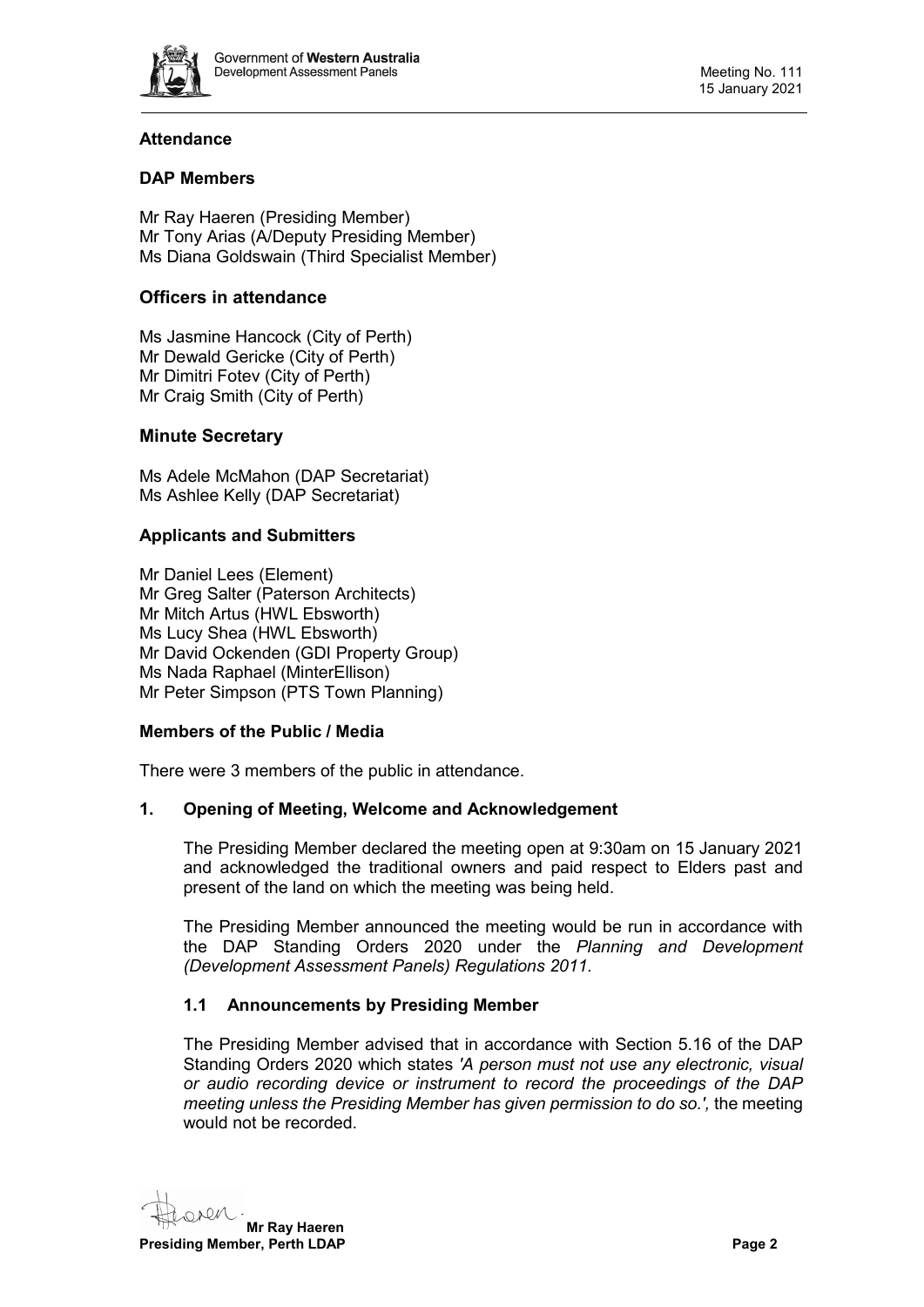

This meeting was convened via electronic means. Members were reminded to announce their name and title prior to speaking.

# <span id="page-2-0"></span>**2. Apologies**

Mr Jarrod Ross (Deputy Presiding Member)

### <span id="page-2-1"></span>**3. Members on Leave of Absence**

Nil

### <span id="page-2-2"></span>**4. Noting of Minutes**

DAP members noted that signed minutes of previous meetings are available on the [DAP website.](https://www.dplh.wa.gov.au/about/development-assessment-panels/daps-agendas-and-minutes)

#### <span id="page-2-3"></span>**5. Declaration of Due Consideration**

The Presiding Member noted that an addendum to the agenda was published to include details of a DAP direction for further information and responsible authority response in relation to Item 8.1, received on 14 January 2021.

All members declared that they had duly considered the documents.

#### <span id="page-2-4"></span>**6. Disclosure of Interests**

<span id="page-2-5"></span>Nil

#### **7. Deputations and Presentations**

- **7.1** Ms Nada Raphael (MinterEllison on behalf of Brookfield) addressed the DAP against the recommendation for the application at Item 8.1 and responded to questions from the panel.
- **7.2** Mr Peter Simpson (PTS Town Planning) addressed the DAP in support of the recommendation for the application at Item 8.1 and responded to questions from the panel.
- **7.3** Mr Dan Lees (element) addressed the DAP in support of the recommendation for the application at Item 8.1 and responded to questions from the panel.
- **7.4** Mr Greg Salter (Paterson Architects) addressed the DAP in support of the recommendation for the application at Item 8.1 and responded to questions from the panel.
- **7.5** Mr Mitch Artus (HWL Ebsworth) addressed the DAP in support of the recommendation for the application at Item 8.1 and responded to questions from the panel.
- **7.6** City of Perth officers addressed the DAP in relation to the application at Item 8.1 and responded to questions from the panel.

**Mr Ray Haeren Presiding Member, Perth LDAP Page 3**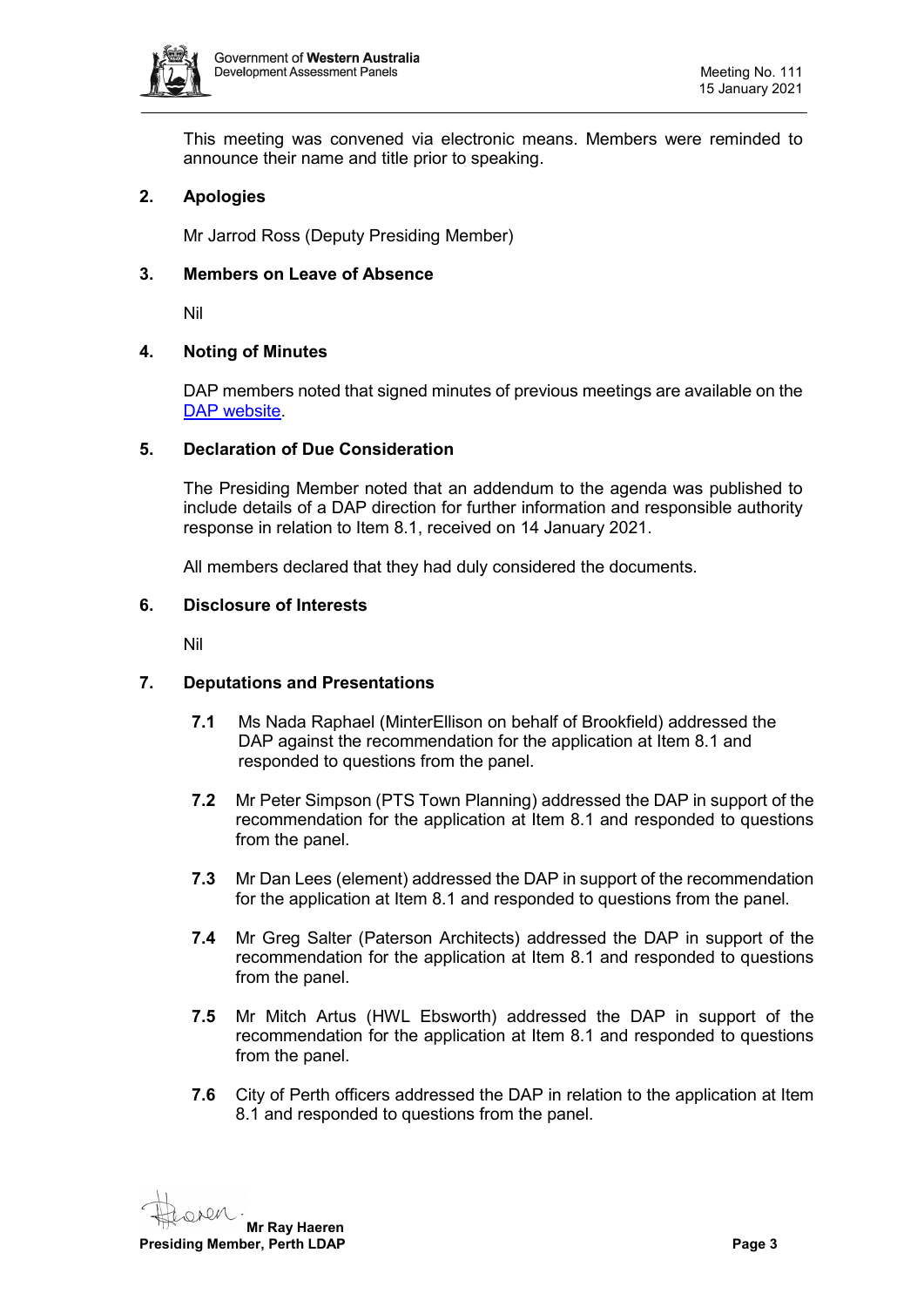

# <span id="page-3-0"></span>**8. Form 1 – Responsible Authority Reports – DAP Application**s

### <span id="page-3-1"></span>**8.1 Lot 11 (141) St Georges Terrace, Perth**

| Development Description: | Proposed 13-Level Office Development Including |
|--------------------------|------------------------------------------------|
|                          | the Refurbishment of the Public Plaza and      |
|                          | Undercover Walkway                             |
| Applicant:               | <b>Element Advisory</b>                        |
| Owner:                   | <b>Perpetual Corporate Trust Limited</b>       |
| Responsible Authority:   | City of Perth                                  |
| DAP File No:             | DAP/20/01862                                   |

### **REPORT RECOMMENDATION**

**Moved by:** Mr Tony Arias **Seconded by: Ms Diana Goldswain** 

*With the agreement of the mover and seconder the following amendments were made en bloc;*

**(i)** That condition no. 1 be amended to read as follows:

*The plot ratio floor area of the total development on Lot 11 being restricted to a maximum of 44,472 44,365m² with any additional plot ratio being proposed to be used being subject to a separate application for development approval;*

**REASON:** To correctly reflect the calculations as detailed in the addendum of the agenda

**(ii)** That condition no. 4 be amended to read as follows;

*a detailed landscaping and reticulation plan of the public plaza area, including its integration with the pedestrian walkway to the east and public plaza area to the north, as well as the existing pedestrian links to the west and along the southern boundary, being submitted for approval by the City prior to applying for a building permit with the landscaping being installed prior to occupation of development and the landscaping and the pedestrian links being maintained to a high standard, to the satisfaction of the City of Perth;*

**REASON:** To provide further clarity on what is required

**(iii)** That condition no. 5 be amended to read as follows;

*the upper level walkway landing area at the northern end of the pedestrian bridge above Mounts Bay Road being redesigned to incorporate feature cladding and/or artwork along its northern wall, lighting including potential modifications with the reception wall and the provision of service/connections to accommodate a small retail and/or coffee kiosk with final details being submitted for approval by the City and installed prior to occupation of the building;*

**REASON:** To provide further clarity on additional information required

**Mr Ray Haeren**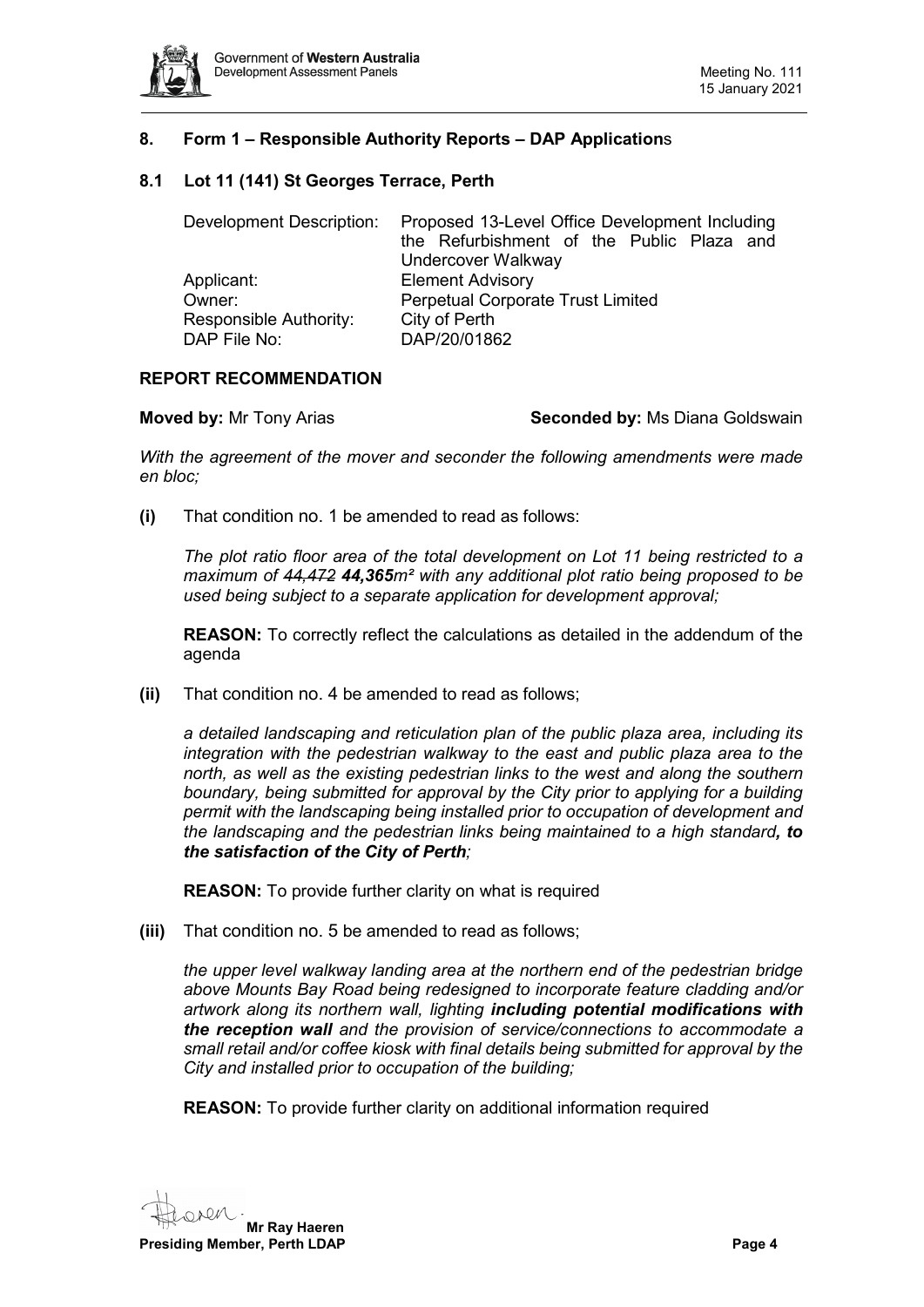

That the City of Perth Local Development Assessment Panel resolves to:

1. **Approve** DAP Application reference DAP/20/01862 and accompanying perspectives (Attachment 2) and development plans (Attachment 3) in accordance with Clause 68 of Schedule 2 (Deemed Provisions) of the *Planning and Development (Local Planning Schemes) Regulations 2015*, and the provisions of City Planning Scheme No. 2 and the Metropolitan Region Scheme, subject to the following conditions:

# **Conditions**

- 1. The plot ratio floor area of the total development on Lot 11 being restricted to a maximum of 44,365m² with any additional plot ratio being proposed to be used being subject to a separate application for development approval;
- 2. the development being constructed with high quality and durable materials and finishes and to a level of detailing that is consistent with the elevations and perspectives received on 22 September 2020, with final details of the design, including final details of the new ETFE canopies, and a sample board of the proposed materials, colours and finishes being submitted for approval by the City prior to applying for a building permit;
- 3. all building plant shall be located internally or screened from all external views including from above with final details of the location and screening of such plant and services being submitted for approval by the City prior to applying for a building permit;
- 4. a detailed landscaping and reticulation plan of the public plaza area, including its integration with the pedestrian walkway to the east and public plaza area to the north, as well as the existing pedestrian links to the west and along the southern boundary, being submitted for approval by the City prior to applying for a building permit with the landscaping being installed prior to occupation of development and the landscaping and the pedestrian links being maintained to a high standard, to the satisfaction of the City of Perth;
- 5. the upper level walkway landing area at the northern end of the pedestrian bridge above Mounts Bay Road being redesigned to incorporate feature cladding and/or artwork along its northern wall, lighting including potential modifications with the reception wall and the provision of service/connections to accommodate a small retail and/or coffee kiosk with final details being submitted for approval by the City and installed prior to occupation of the building;
- 6. the proposed floor levels of the refurbished public plaza area located within Lot 11 being designed to match the existing floor levels of the directly adjacent public plaza area, adjoining pedestrian walkways and links to adjoining properties to the satisfaction of the City;
- 7. the internal fit-outs for the first three office levels being designed to maximise interaction and visual surveillance of the public plaza and pedestrian walkways below to the City's satisfaction with final details of these fitouts being submitted for approval by the City prior to submission of the relevant building permits for those fitouts;

**Mr Ray Haeren Presiding Member, Perth LDAP Page 5**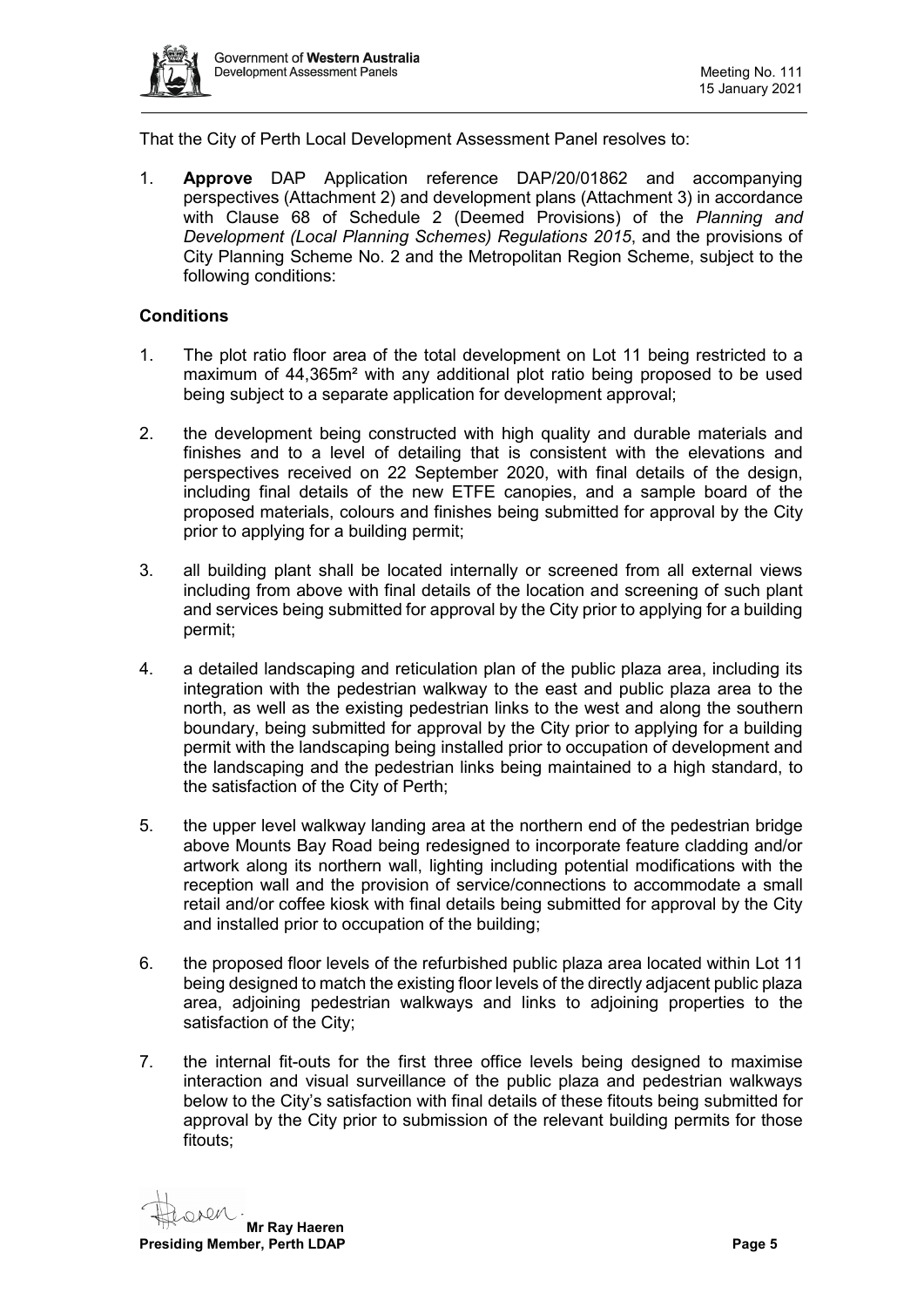

- 8. any signage for the development being integrated into the design of the building, with any signage which is not exempt from approval under the City's Planning Policy 4.6 – Signs, being subject to a separate application for approval;
- 9. on-site stormwater disposal/management being to the City's specifications with details being submitted for approval by the City prior to applying for a building permit;
- 10. the dimensions of all car parking bays, aisle widths and circulation areas modified by this application complying with the Australian Standard AS2890.1, with a certificate of compliance by an architect or engineer being submitted for approval by the City prior to applying for a building permit;
- 11. the Waste Management Plan dated 28 November 2019, prepared by Paterson Group Architects, being implemented by the owners/operators of the development, with any alternative waste management measures that may impact on the design of the development being submitted for approval by the City prior to applying for a building permit; and
- 12. a Demolition Management Plan and a Construction Management Plan for the proposed demolition and development (prepared according to the City's guidelines) being submitted for approval by the City prior to applying for a demolition permit and/or a building permit;

# **Advice**

- 1. This decision constitutes planning approval only and is valid for a period of four (4) years from the date of approval. If the subject development is not substantially commenced within the specified period, the approval shall lapse and be of no further effect.
- 2. The final plans and details submitted to the City of Perth to satisfy the conditions of this approval will be verified by the City Architect and Statutory Planners. Any substantive changes to the approved plans will need to be made via a Form 2 process.

#### **The Report Recommendation was put and CARRIED UNANIMOUSLY.**

#### **REASON:**

- 1. DAP was satisfied that there was sufficient information in the Development Application and the RAR, supported by the views of experienced City's officers and the applicant's professionals, with relevant expertise to properly consider and determine relevant matters, and in particular, the accuracy of the plot ratio calculations and compliance with the SCA requirements.
- 2. There has also been a proper assessment of plot ratio of the existing building at Lot 11 and proposed new building. It was noted that the adjoining owner was concerned that a number of different floor area calculations for the existing development at Lot 11 over the preceding 12months, however, the discussion and exchange of plans between landowners was not central to the determination of the application. The City and DAP are required to consider the Plans forming part of the application.

**Mr Ray Haeren Presiding Member, Perth LDAP Page 6**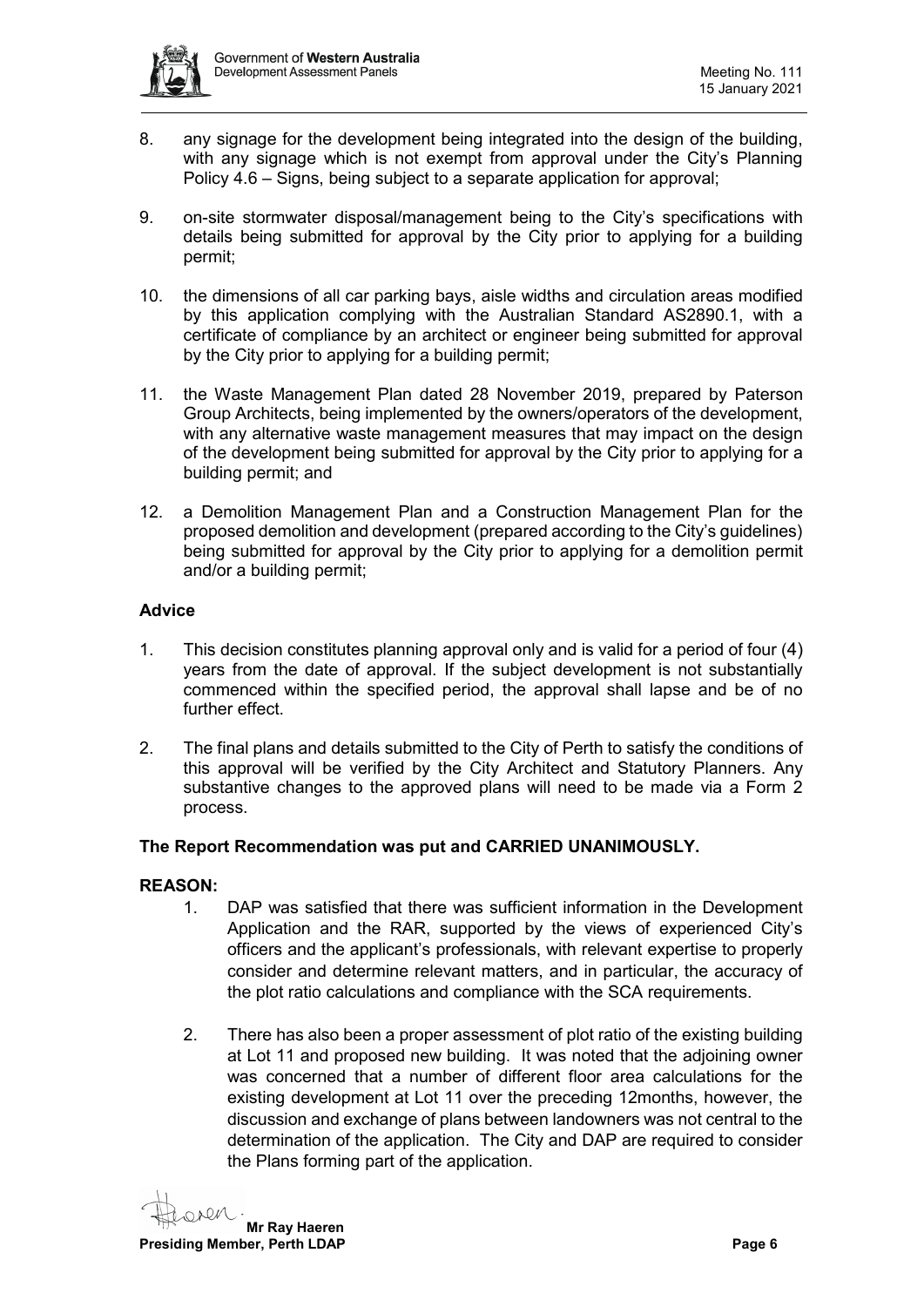

- 3. Whilst it is unfortunate that that the City's RAR contained incorrect figures, which may have caused speculation as to the accuracy of the plot ratio calculations, these have now been corrected. The conclusion that the City's advice in the RAR cannot be relied upon by DAP is not substantiated.
- 4. The contention that the City's and applicants plot ratio calculations is flawed and cannot be relied on by the DAP is not proven. DAP was satisfied that a proper, genuine and realistic assessment of the plot ratio for the application has been undertaken to enable a proper and consideration by DAP. The City had stated that it has 'separately assessed' and 'confirmed' the total plot ratio of the existing and proposed buildings at Lot 11. The calculation for plot ratio has also been calculated by experienced professionals, with expertise in the area, and in the case of the existing building on Lot 11 by licensed surveyors on an "as constructed" basis. Further due to the submissions, legal advice and significant scrutiny the assessment has been reassessed by the City in a proper, genuine and realistic consideration of compliance with the plot ratio provisions of the CPS 2
- 5. The methodology adopted in determining plot ratio for Lot 11, CPS 2, Schedule 4 states: "corridors at all levels where they are separated from other floor areas by walls or partitions…" Therefore, the City and applicant's methodology is consistent with the CPS 2 and consistent with other developments in the City.
- 6. There is no evidence from the City RAR, the applicant or the adjoining owners that the plot ratio of the existing buildings at Lot 200 and 201 is NOT greater than 97,000m2.
- 7. The proposed development is generally consistent with the requirements discretions afforded by CPS 2.
- 8. The application proposes a high quality with innovative building materials and sustainability elements generally well considered by the Design Advisory Committee.

# <span id="page-6-0"></span>**9. Form 2 – Responsible Authority Reports – DAP Amendment or Cancellation of Approval**

Nil

<span id="page-6-3"></span><span id="page-6-2"></span><span id="page-6-1"></span>**10. State Administrative Tribunal Applications and Supreme Court Appeals**

<span id="page-6-4"></span>Nil

**Mr Ray Haeren Presiding Member, Perth LDAP Page 7 Page 7 Page 7**